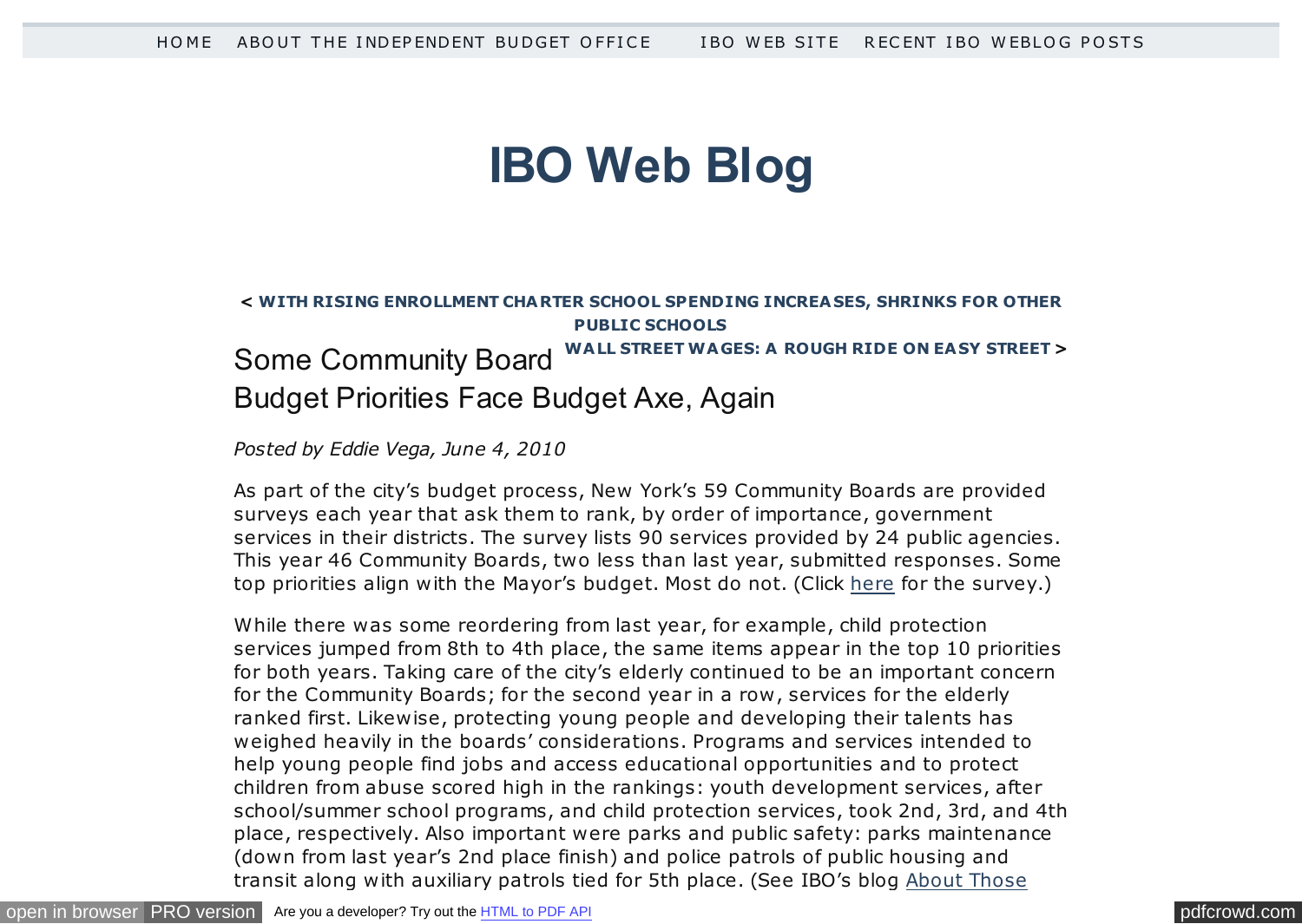## Services You Prioritized on last year's Community Board rankings.)

The surveys also identified the priorities by borough. Services for the elderly were among the top two priorities for each of the boroughs except Staten Island, where it dropped to 14th from 12th place last year. Youth development services were among the top five priorities in each of the boroughs except Staten Island, where it ranked 24th. There was greater variation in rankings of after-school programs: after-school was included among the top three priorities in Brooklyn, the Bronx, and Manhattan, but was ranked 11th in Queens and 38th in Staten Island. And while branch library services ranked in the top 10 citywide (with a rank of 7th), Brooklyn and Staten Island community boards ranked it even higher at 2nd and 3rd, respectively.

[transit along with auxiliary patrols tied for 5th place. \(See IBO's blog About Those](http://ibo.nyc.ny.us/cgi-park/?p=42)

As was the case last year, the Mayor's Executive Budget proposes cuts to some of the services at the top of the Community Boards' priorities. If enacted as written, the budget for 2011 would provide the elderly with fewer places to socialize and receive services because 50 senior citizens centers serving a total of 1,600 seniors would close. There would be fewer and busier child protection specialists to investigate complaints of abuse and neglect after the elimination of 32 units in the Division of Child Protection and a projected increase of the average workload for investigators from 9.5 cases to 10.9 cases. The parks might not be as well maintained after a reduction of 113 full-time equivalent positions for seasonal workers who clean, maintain, and provide security in the parks; also, four swimming pools would close and the pool season would be shortened by two weeks.

Other youth service-related cuts proposed in the Mayor's budget include the elimination of Out-of-School Time programs at 33 schools that currently provide activities for 4,110 elementary and middle school children—about 7 percent of the 61,000 youth now served by the program. Additionally, there's a \$2.7 million reduction (7 percent) to school-based Beacon Centers, which provide after-school and other youth and family oriented programs.

A proposed \$31.2 million cut in subsidies to the city's public library systems would have a substantial effect on another of the Community Boards' top priorities. This reduction, along with previously planned cuts, would bring the city's subsidy for the libraries down about 20 percent to \$247 million compared to this year's level of nearly \$310 million. The Brooklyn, New York, and Queens library systems have said that the reduced subsidy will mean branch closings and shorter hours of operation at many of the libraries that remain open.